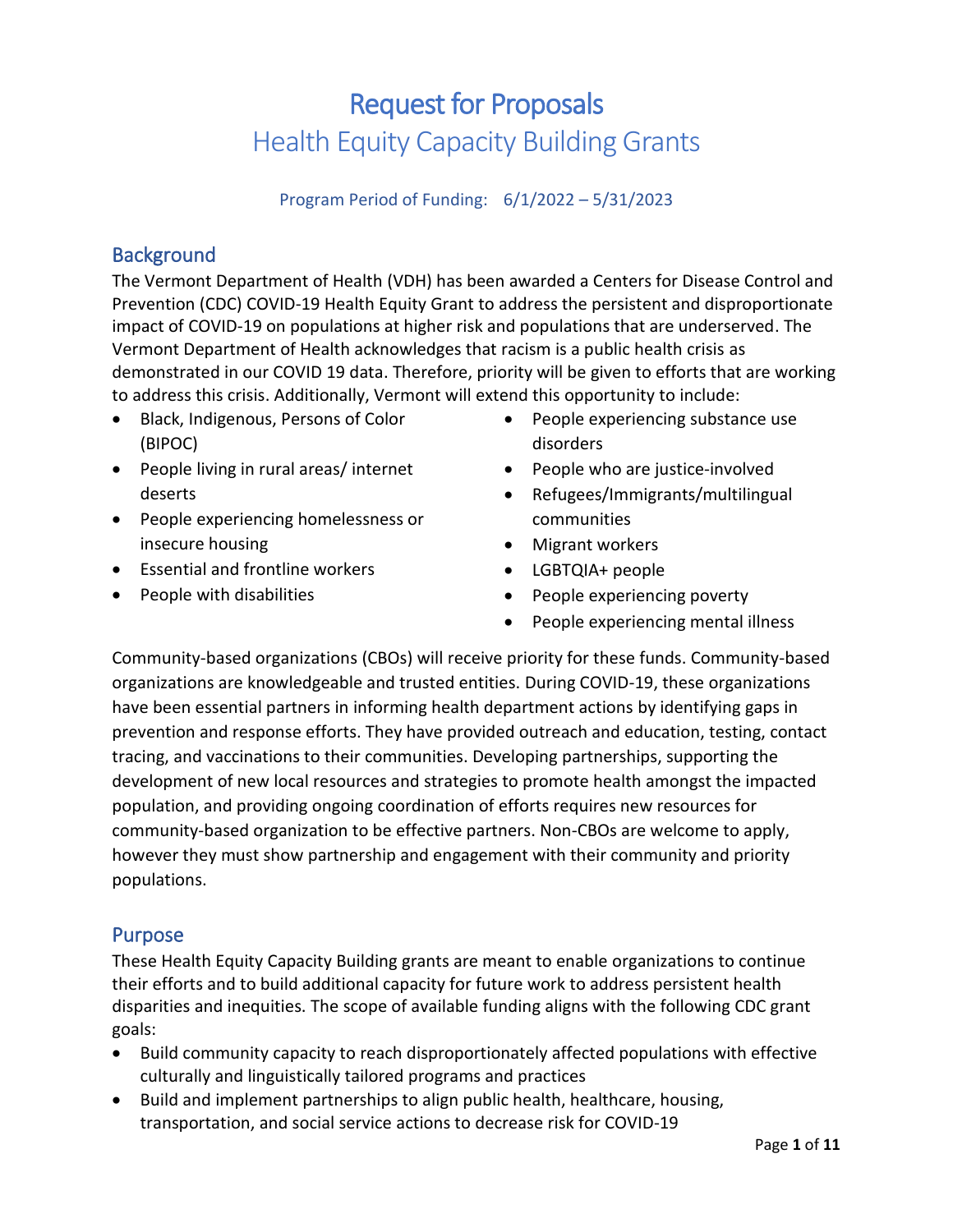- Build community capacity with partners (e.g., community health workers, churches, transportation providers, social workers) to reach disproportionately affected populations with effective culturally and linguistically tailored programs and practices for testing, contact tracing, isolating, vaccination, and healthcare strategies
- Establish collaborations to disseminate scientifically accurate, culturally, and linguistically responsive information and facilitate access to health-related services

# Examples of Eligible Activities

This funding is for one-time costs related to addressing COVID-19 and persistent health disparities. Examples of eligible activities can be found in **Appendix A**. Please see **Appendix B.** for expenses that are **not allowable** through this grant opportunity.

# Applicant Eligibility Requirements

- Community-based organizations (CBOs) will receive priority for these funds. We define CBO as follows: an organization or entity which is composed or representative of a population at higher risk and engaged in creating desired improvements to this population's social health, well-being, and overall functioning.
- Non-CBOs are welcome to apply, however they must show partnership and engagement with their community and priority populations.
- We also welcome organizations to apply who will work with and sub-award to multiple smaller organizations

# Considerations/Criteria for Selection of Awardees

- Value that this effort will bring to your community
- Likely impact on the organization's ability to maintain and/or build capacity for the organization or the community
- Degree to which the recipients are led by members of priority populations (see list above); This could include staff, members of the board of directors, and/or advisors

# Amount and Source of Funding

The Health Equity Capacity Building Grants will be managed by the Department of Health. The Vermont Department of Health will make approximately **\$5,000,000** available for communitybased organizations through this granting opportunity.

Funding and technical assistance will be offered in **Two Tracks**:

**Track One Funding:** The minimum level of funding per organization will be **\$25,000.** The average grant funding per organization will be **\$150,000.** This funding will be available on **a reimbursement basis only.** This track is for non-profit organizations with existing infrastructure to manage state and federal grants as follows: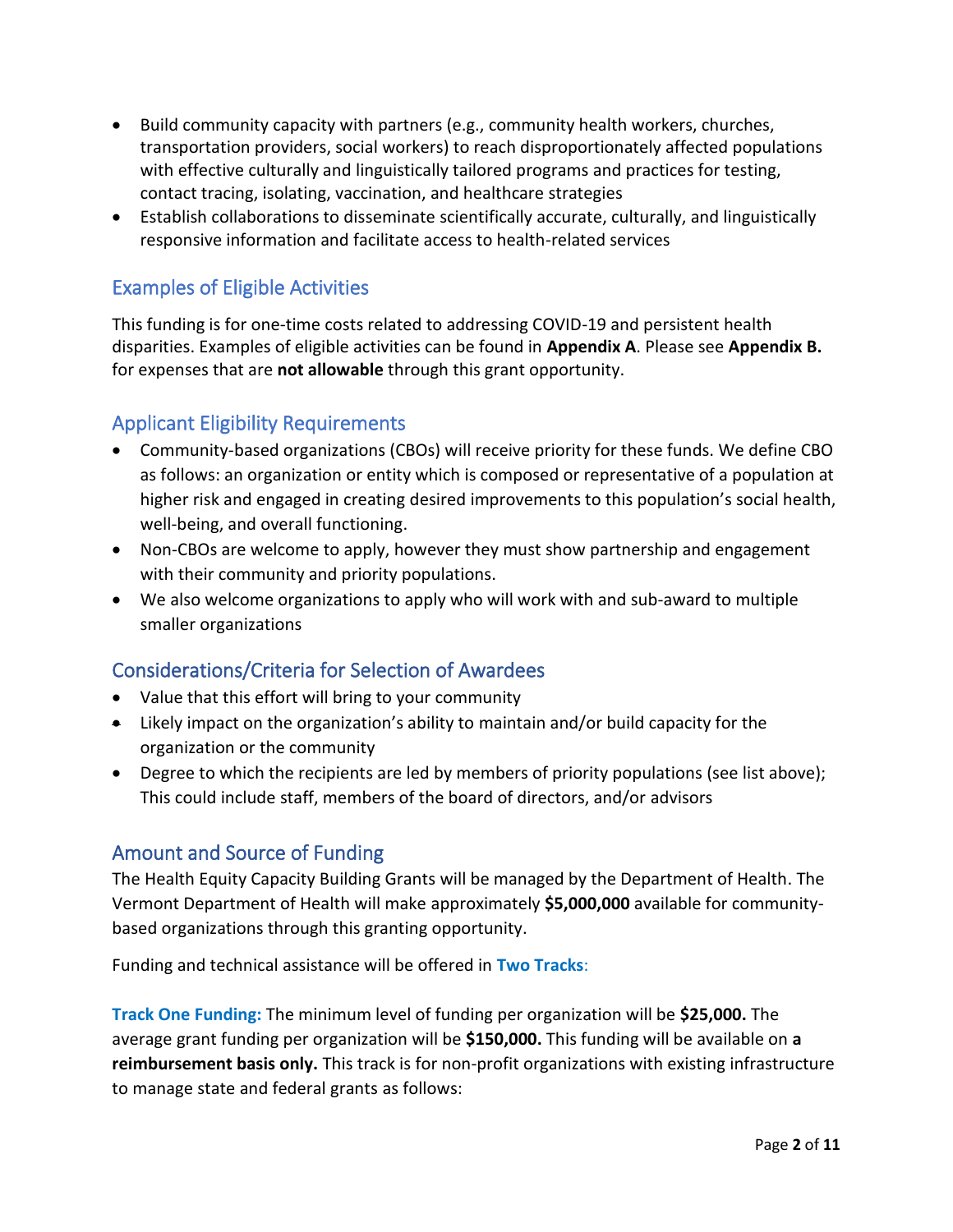1) certificates of insurance; (see Appendix E for details)

2) recently signed W-9; and

3) Unique Entity Identifier (UEI) number (note: The UEI replaces the DUNS number as of April 4, 2022).

An applicant without requirements 1-3 in place are welcome to apply with a fiscal agent that does have these requirements in place.

**Track Two Technical Assistance:** Organizations will be offered tailored technical assistance to prepare applications via Track One and/or other future funding opportunities. Organizations that complete Track Two may be eligible for Track One pending available funds.

- Assistance in establishing a partnership with an umbrella organization and/or fiscal agent with the necessary infrastructure and ability to issue smaller grants; and/or
- Assistance in capacity building to receive state and federal funding directly, for example:
	- o finance management and accounting
	- o obligations of subrecipients, and necessary administrative capacity
	- o organizational/strategic planning
	- o grant writing

# **Timeline & Process**

### **Track One**

**April 1, 2022** VDH announces funding opportunity

- One application per organization.
- All grant payments will **be reimbursement only**. We are not able to provide upfront funding or make prospective payments.
- Time preparing the proposal can be included in the budget.
- Note that this is one-time funding.

**April 12, 2022** There will be two Optional Question and Answer Sessions on this day. The first is at 9:00 am and the second is at 3:00 pm.

Please use this link to register for the 9:00amSession:

<https://us02web.zoom.us/meeting/register/tZcldOiqpjIrGtL9EiHeS5ivjjtXwALNAVy0>

Please use this link to register for the 3:00pm Session: <https://us02web.zoom.us/meeting/register/tZIvf-CgpzwvGN1N6yriMgKFzNCkK7w0lceK>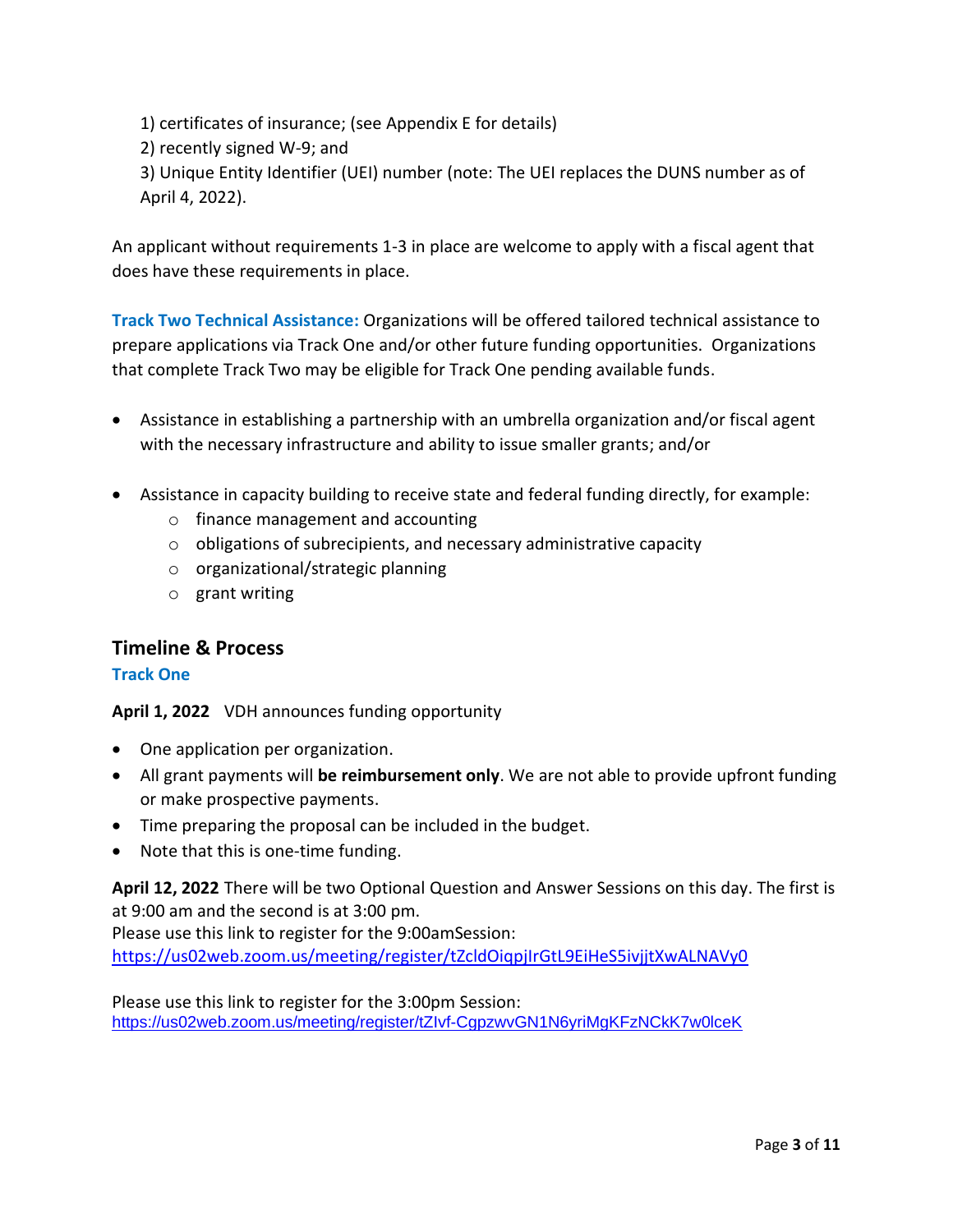**May 1, 2022** The initial deadline for applications is May 1, 2022, for funds that will be available on June 1, 2022. Submit your proposal online using the VCF grantmaking system Foundant by midnight on May 1, 2022.

• Proposals will be reviewed by a team from the State of Vermont, the VT Community Foundation and members of the Vermont Health Equity Advisory Council.

**May 31, 2022** Initial awards for **Track One** finalized and announced.

Please be aware that finalization of the grant award takes an average of six weeks to process. The start date for the grant and work, however, can be May  $31^{st}$ , with reimbursement for documented activities upon signing.

**May 31, 2023** All activities must be completed by May 31, 2023.

**August 30, 2023** All final invoices and close out reports must be submitted by August 30, 2023.

### **Track Two:**

**June 1, 2022** Applications open for Technical Assistance track. Applications will be accepted on a rolling basis. Organizations that complete Track Two may be eligible for Track One pending available funds.

### Application Guidance

The application will be collected online using the Vermont Community Foundation's online grants manager (OGM). To help you prepare, a preview of the application questions may be viewed below.

To view and begin working on the application, login to the Online Grants Manager (OGM), which can be accessed at [www.vermontcf.org/OGM.](http://www.vermontcf.org/OGM) New users will be asked to set up an account. Visit the Online Grants Center page to register for a new account in the OGM, or [click here](https://www.grantinterface.com/Home/Logon?urlkey=vermontcf) to access your existing account. If you have any questions, please contact Karen Scott a[t kscott@vermontcf.org](mailto:kscott@vermontcf.org) or 802-388-3355, Extension 267.

We have designed the application to be as simple as possible while gathering the essential information. We have built in character limits to indicate that scale of the response we are seeking. We are committed to providing access, equal opportunity, and reasonable accommodation for individuals with disabilities or for whom the English language is a barrier. To request reasonable accommodation in completing the application, please contact [grants@vermontcf.org](mailto:grants@vermontcf.org) or call [802-388-3355 ext. 247.](tel:+18023883355,222)

Helpful hints for completing the application:

- Character limits include spaces.
- The size of text boxes can be adjusted by dragging on the lower right corner.
- Links to other websites can be added if information already exists elsewhere.
- Scroll down to the bottom of the page to access the "Save" and "Submit" buttons.
- The Online Grants Manager will log out after 90 minutes of inactivity, so save often.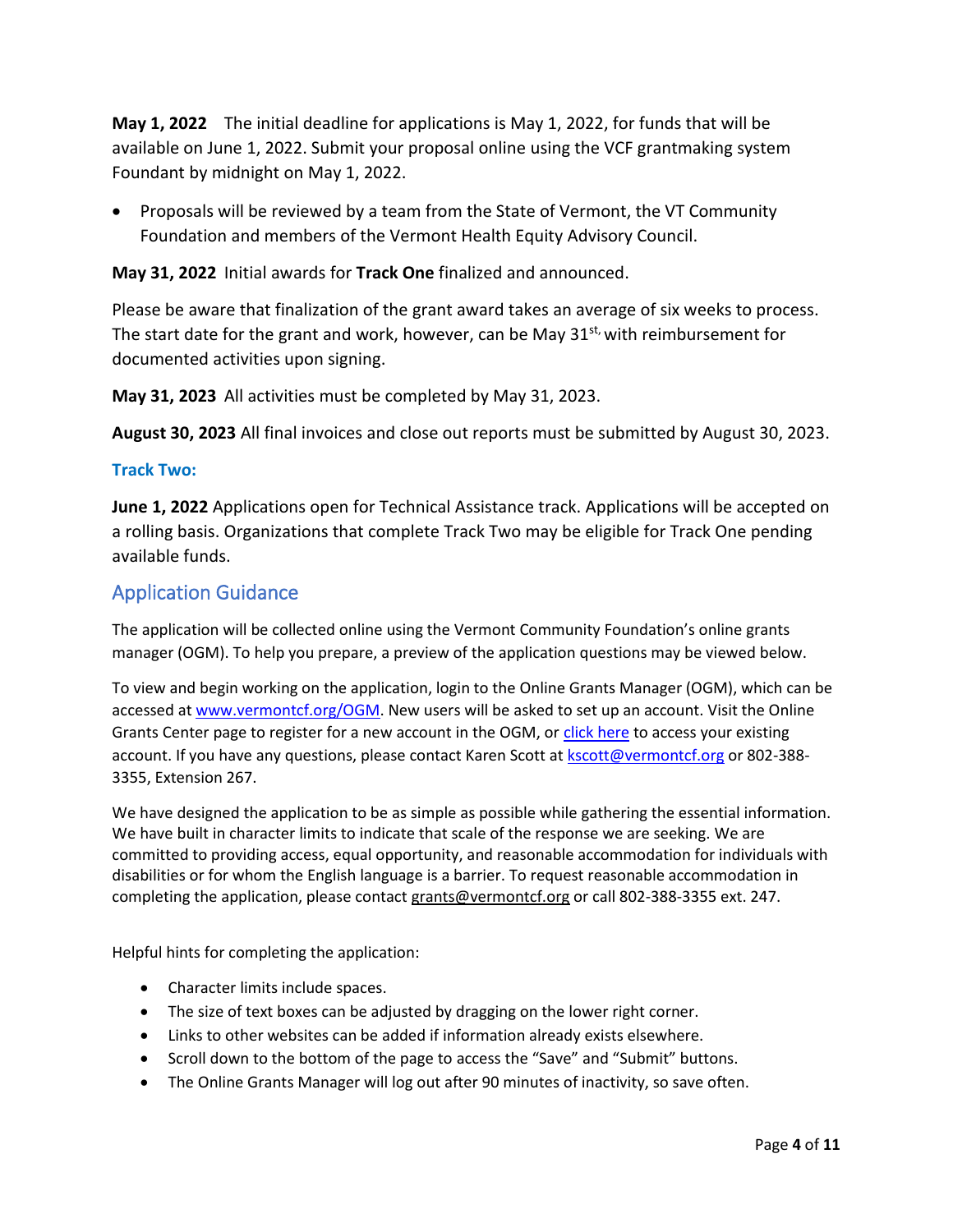• Create a PDF version of your application, including attachments, via the "Application Packet" button at the top of the page.

If you are viewing a PDF version of the application questions, please note that you must log on to your online account to access the online form to enter information a[t www.vermontcf.org/OGM.](http://www.vermontcf.org/OGM) For assistance with opening a new account or gaining access to a previous account, contact Karen Scott at [kscott@vermontcf.org](mailto:kscott@vermontcf.org) or 802-388-3355, Extension 267.

Details regarding the application process are available online here:<https://vermontcf.org/healthequity>

From there you can select Track One or Track two applications. There are two similar applications. To ensure you application is routed correctly, please click on the right track. If you are unsure which track to apply to, please contact Al Belluche at [abelluche@vermontcf.org](mailto:abelluche@vermontcf.org) or Karen Scott at [kscott@vermontcf.org.](mailto:kscott@vermontcf.org)

The questions on the application are listed below:

#### **1. Title of your Project/Activity**

**2. Project Concept** Please use the following questions to share with us your vision and thoughts about this project.

**a. What value will this project bring to your community?** 

### **b. How will this funding impact your organization's ability to stabilize and build capacity for the organization or the community?**

**3. Please describe the leadership of your organization and how members of priority populations (see list above) are engaged in your leadership and setting organizational direction.** This could include staff, members of the Board of Directors, and/or Advisors.

**4. Partners:** This is not required. Please list other partners that will be involved, if applicable.

**5. Fiscal Agent:** If you are working with a fiscal agent please list here. If not, please denote as "N/A."

#### **6. Amount Requested:**

#### **7. Project Budget**

Attach a copy of your itemized project budget. Use the Appendix C: Budget Template to construct and report your budget. A budget justification should include a description for how the costs are estimated or determined. Grantees can include work with other community partners and sub-awardees.

#### **8. Signed and current W9** Required Attachment

Hand signed by applicant organization, or fiscal sponsor, within the past four months: Name and contact information of the applicant organization as well as the Authorized Signatory (if different), including an email address for electronic signature.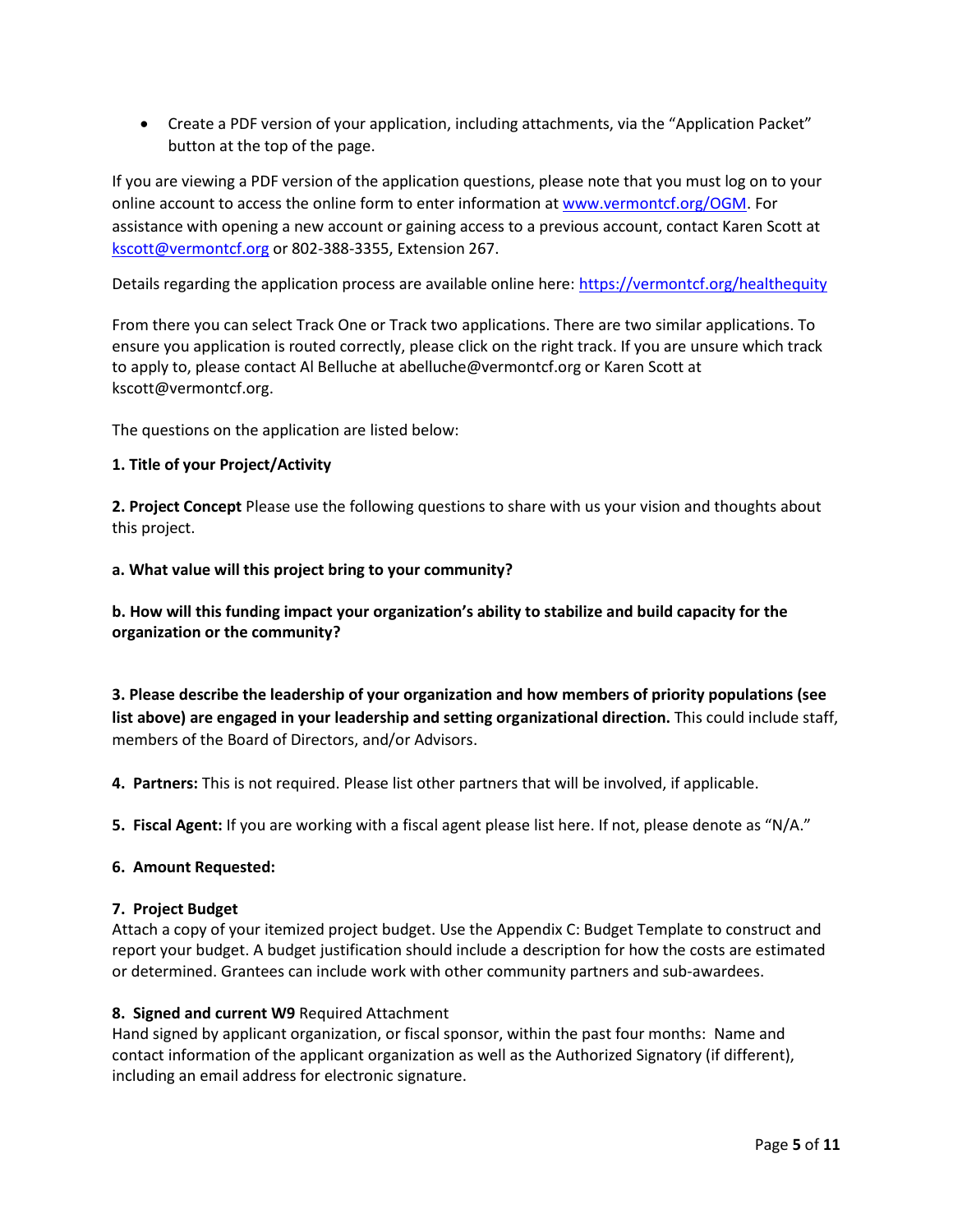**9. Certificate(s) of Insurance:** Required Attachment. Before beginning work on an executed Agreement with the Vermont Department of Health, the applicant must provide certificates of insurance to show minimum coverages are in effect. The certificates must be signed within the last four months. (See Appendix E for additional information about minimum required coverages).

### **10. UEI Number (Formerly DUNS number)** Enter in field below.

The federal government has moved away from using the Dun & Bradstreet (DUNS) number as an entity identification number. As of April 4, 2022, all entities registered in SAM.gov will be assigned a Unique Entity ID (UEI). Current SAM.gov registrants have already been assigned their Unique Entity Identifier (SAM) and can view it within SAM.gov. **It is critical that grantees log in to SAM.gov and review their registration or establish a Unique Entity ID (UEI) before initiating a new agreement. The Unique Entity ID will be required for all new agreements beginning April 4, 2022**.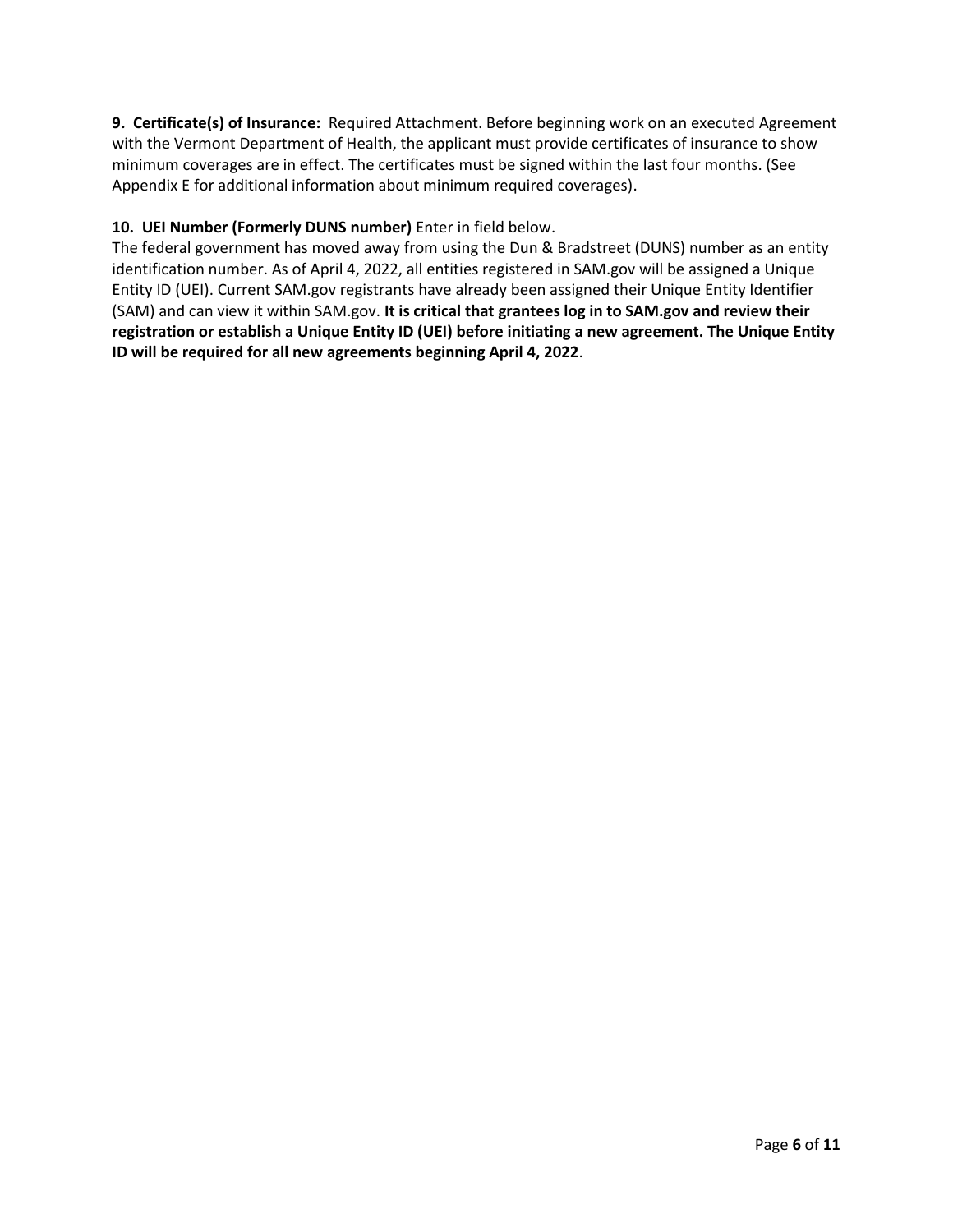Appendix A: Eligible Activities The following outlines the expected focus of activities funded by the CDC Health Disparities CDC-RFA-OT21-2103 Work Plan Guidance – June 2021. All grant funding will be directed to supporting populations disproportionately impacted by COVID-19. Please consider the outcomes, activity focus, racial and ethnic population, and population of focus in developing your proposal to the Vermont Department of Health.

### **Outcomes**

- Reduced COVID-19-related health disparities
- Improved and increased testing and contact tracing
- Improved state health department capacity and services to prevent and control COVID-19
- Increased community and cross-sector partnerships
- Improved data collection, management, analysis, and reporting
- Expanded workforce and capacity to address COVID-19 health disparities
- Other infrastructure and/or capacity-related outcomes

### Examples of Activities (this list is intended to give ideas; it is not exhaustive).

- Data gathering (quantitative and/or qualitative) among the populations most impacted by COVID and recommending improvement plans
- Community health worker, cultural liaison, and peer leader development
- Outreach, education, and promotional efforts in communities which are culturally and linguistically appropriate
- Education and training for health, mental health, public health, and social service providers on culturally and linguistically appropriate engagement and service delivery
- Wellness and healing programming (non-clinical)
- Funding for staff to participate in outbreak response efforts (e.g., vaccination clinics, outbreak response efforts, education efforts)
- Documenting lessons learned and best practices identified through the COVID-19 pandemic emergency response, to be used as protocol for future emergency responses.
- Enhancing partnerships among state agencies and community-based organizations to support alignment in public health and outbreak response efforts.
- Planning for sustainability to increase capacity, sustain partnerships and continue the work started.

### Racial and Ethnic Populations

- Alaska Native
- American Indian
- Asian
- Black or African American
- Hispanic, Latino or Latinx
- Native Hawaiian and Pacific Islanders

### Populations of Focus

• People experiencing homelessness/insecure housing

- People living in congregate housing
- People who are justice involved
- People with disabilities
- People experiencing substance use disorders
- Refugees/Immigrants/Multilingual Persons
- Lesbian, gay, bisexual, transgender, and queer (LGBTQ+) persons
- People experiencing poverty
- People experiencing mental illness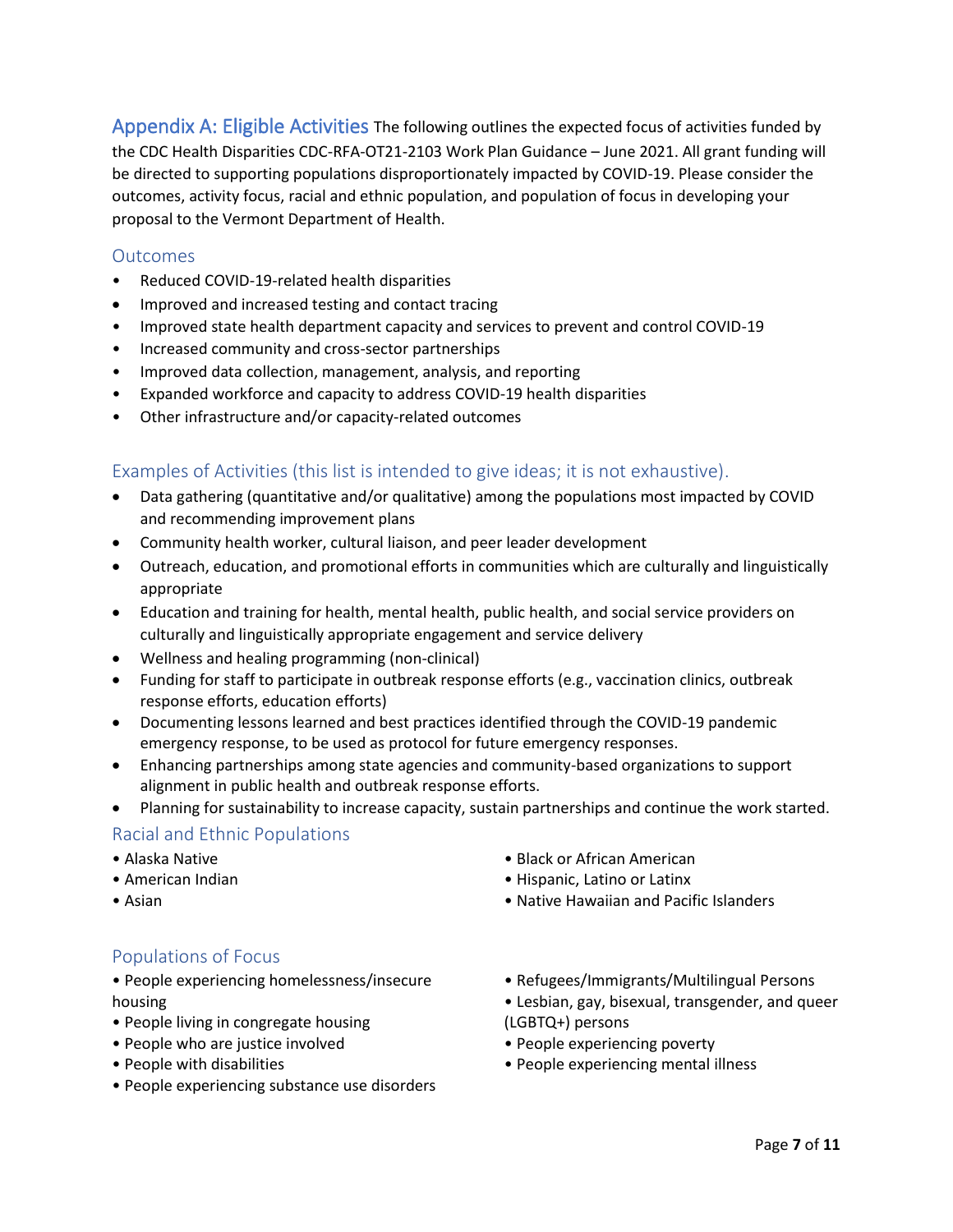# Appendix B: Funding Restrictions per CDC

Restrictions that must be considered while planning the programs and writing the budget are:

- Recipients may not use funds for research that would require review by an Institutional Review Board (IRB) for human subjects' protection.
- Recipients may not use funds for clinical care.
- Recipients may use funds only for reasonable program purposes, including personnel, travel, supplies, and services.
- Other than for normal and recognized executive-legislative relationships, no funds may be used for:
	- o publicity or propaganda purposes, for the preparation, distribution, or use of any material designed to support or defeat the enactment of legislation before any legislative body
	- $\circ$  the salary or expenses of any grant or contract recipient, or agent acting for such recipient, related to any activity designed to influence the enactment of legislation, appropriations, regulation, administrative action, or Executive order proposed or pending before any legislative body
- See Additional Requirement (AR) 12 for detailed guidance on this prohibition and additional guidance on lobbying for CDC recipients.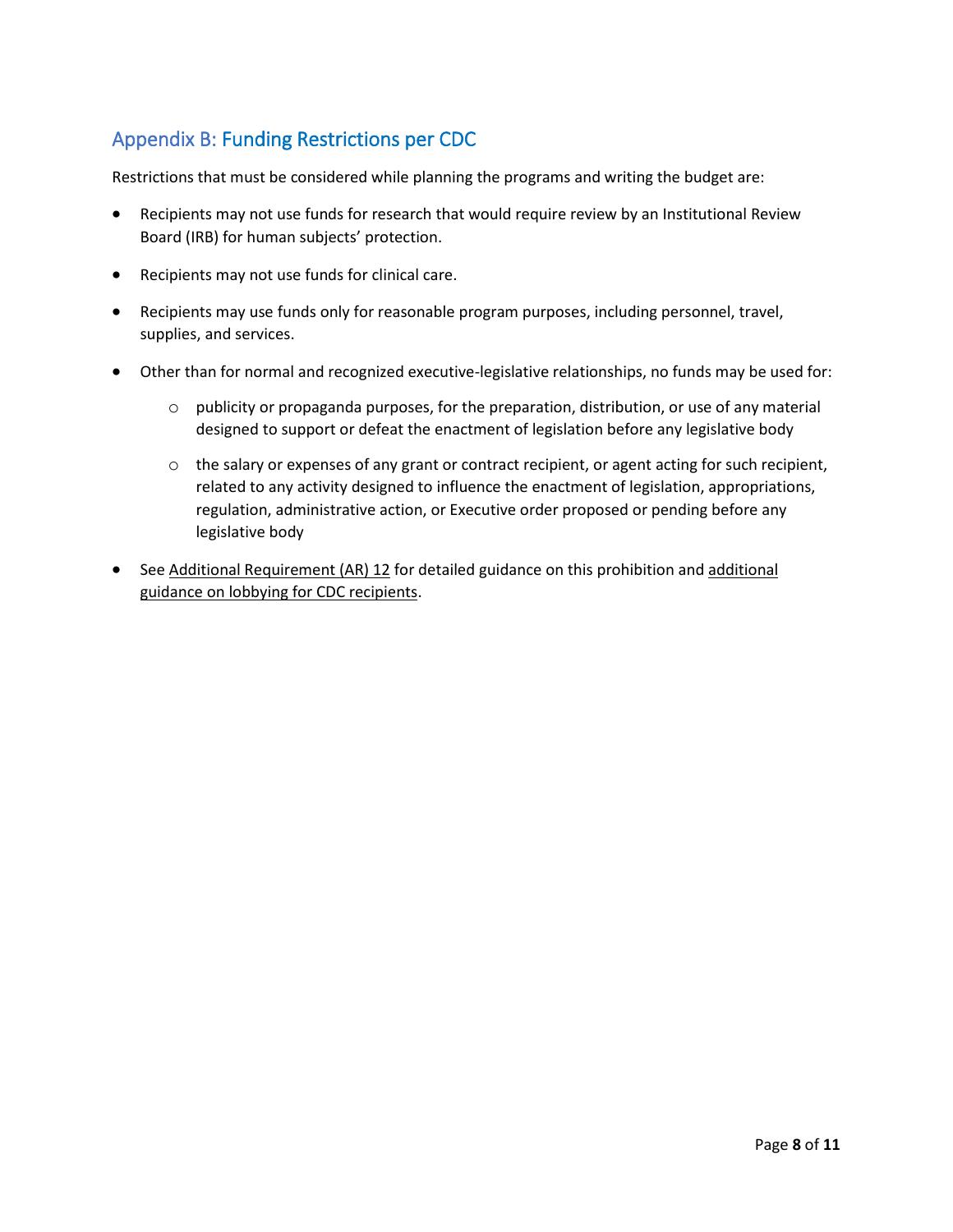# Appendix C: Budget Template

| <b>GRANTEE NAME:</b>                  |                      |
|---------------------------------------|----------------------|
| <b>LINE ITEM</b>                      | <b>BUDGET AMOUNT</b> |
| <b>PERSONNEL</b>                      |                      |
| Salary                                |                      |
| Fringe (XX%)                          |                      |
| <b>TOTAL PERSONNEL</b>                |                      |
|                                       |                      |
| <b>OPERATING</b>                      |                      |
| Advertising/Marketing                 |                      |
| Materials/Supplies                    |                      |
| Printing                              |                      |
| Postage                               |                      |
| Telephone                             |                      |
| Training & Education                  |                      |
| Travel                                |                      |
| <b>TOTAL OPERATING</b>                |                      |
| <b>TOTAL DIRECT COSTS</b>             |                      |
| INDIRECT COSTS (see notes below)      |                      |
| 10% de minimis rate                   |                      |
| Federally Approved Indirect Cost Rate |                      |
| <b>TOTAL INDIRECT COSTS</b>           |                      |
| <b>TOTAL</b>                          |                      |
|                                       |                      |

**Indirect Costs:** Indirect (F&A) costs means those costs incurred for a common or joint purpose benefitting more than one cost objective, and not readily assignable to the cost objectives specifically benefitted, without effort disproportionate to the results achieved. The Uniform Guidance expressly requires pass-through entities (typically states and local governments, as well as some larger nonprofits) using federal funds and all federal departments/agencies to reimburse a nonprofit for the reasonable indirect costs it incurs. Nonprofits that have never had a federally approved indirect cost rate can elect either the *de minimis* rate of 10 percent of their modified total direct costs (MTDC) or negotiate a higher rate in accordance with the federal cost principles. Nonprofits that have already negotiated a federal indirect cost rate must be paid that amount.<sup>[4]</sup> Generally, the mandate to pay indirect costs applies to most federal grant funds. The mandate does not apply in cases where a *federal* statute expressly caps the rate at which indirect costs can be reimbursed.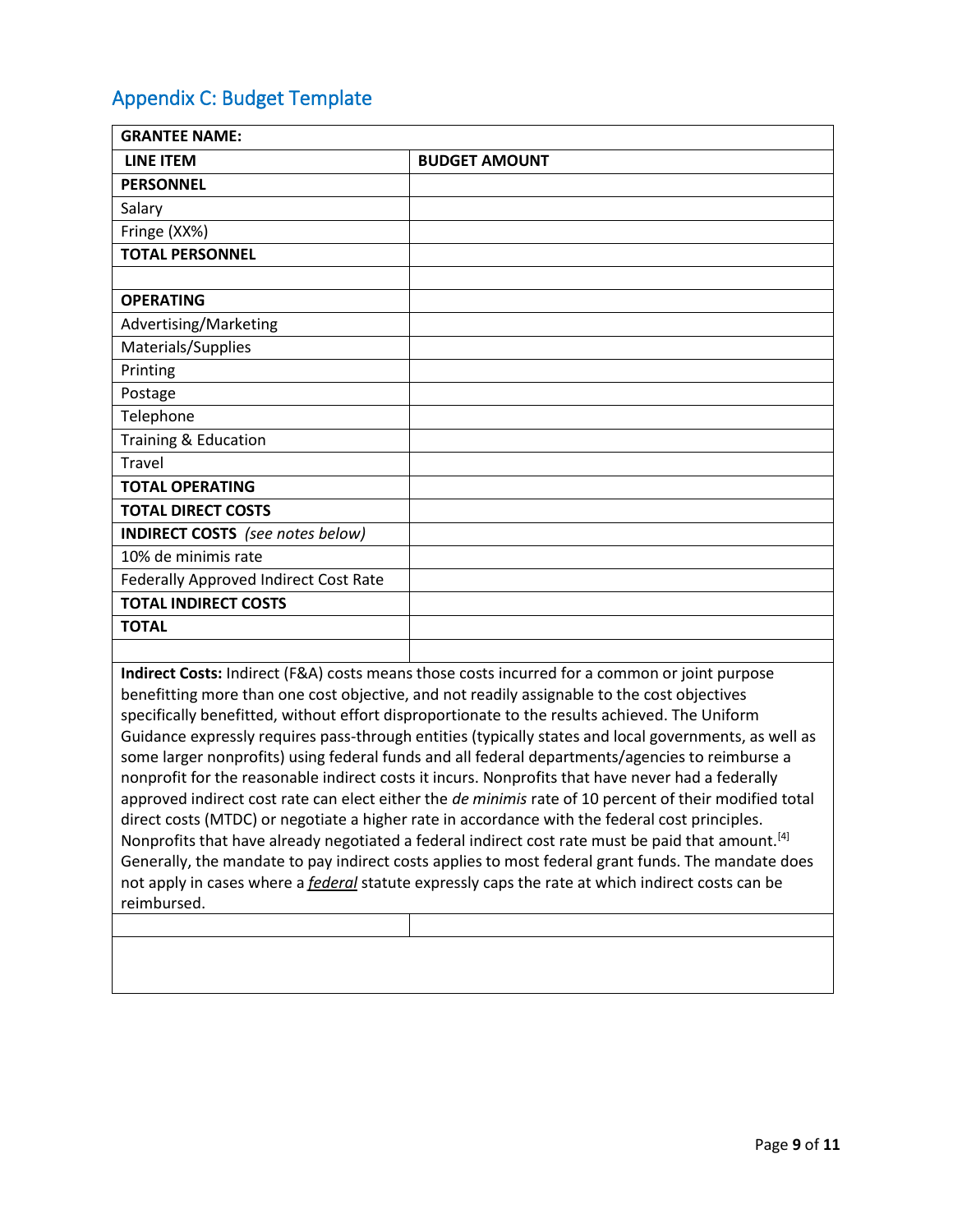# Appendix D: UEI/DUNS Number

The federal government has moved away from using the Dun & Bradstreet (DUNS) number as an entity identification number. As of April 4, 2022, all entities registered in SAM.gov will be assigned a Unique Entity ID (UEI). Current SAM.gov registrants have already been assigned their Unique Entity Identifier (SAM) and can view it within SAM.gov. It is critical that grantees log in to SAM.gov and review their registration or establish a Unique Entity ID (UEI) before initiating a new agreement. The Unique Entity ID will be required for all new agreements beginning April 4,2022.

If your organization does not yet have a UEI number please visit the U.S. General Services [Administration's](https://www.gsa.gov/about-us/organization/federal-acquisition-service/office-of-systems-management/integrated-award-environment-iae/iae-systems-information-kit/unique-entity-identifier-update) information page for the UEI Update.

You will need the information listed below to obtain a UEI number:

- a. Name of organization
- b. Organization address
- c. Name of the chief executive officer (CEO) or organization owner
- d. Legal structure of the organization (e.g., corporation, partnership, proprietorship)
- e. Year the organization started
- f. Primary type of business
- g. Total number of employees (full and part-time)

# Appendix E: Insurance Coverage Requirements

**Insurance**: Before commencing work on this Agreement the Party must provide certificates of insurance to show that the following minimum coverages are in effect. It is the responsibility of the Party to maintain current certificates of insurance on file with the State through the term of this Agreement. No warranty is made that the coverages and limits listed herein are adequate to cover and protect the interests of the Party for the Party's operations. These are solely minimums that have been established to protect the interests of the State.

- **Workers Compensation**: With respect to all operations performed, the Party shall carry workers' compensation insurance in accordance with the laws of the State of Vermont. Vermont will accept an out-of-state employer's workers' compensation coverage while operating in Vermont provided that the insurance carrier is licensed to write insurance in Vermont and an amendatory endorsement is added to the policy adding Vermont for coverage purposes. Otherwise, the party shall secure a Vermont workers' compensation policy, if necessary to comply with Vermont law.
- **General Liability and Property Damage**: With respect to all operations performed under this Agreement, the Party shall carry general liability insurance having all major divisions of coverage including, but not limited to:
	- o Premises Operations